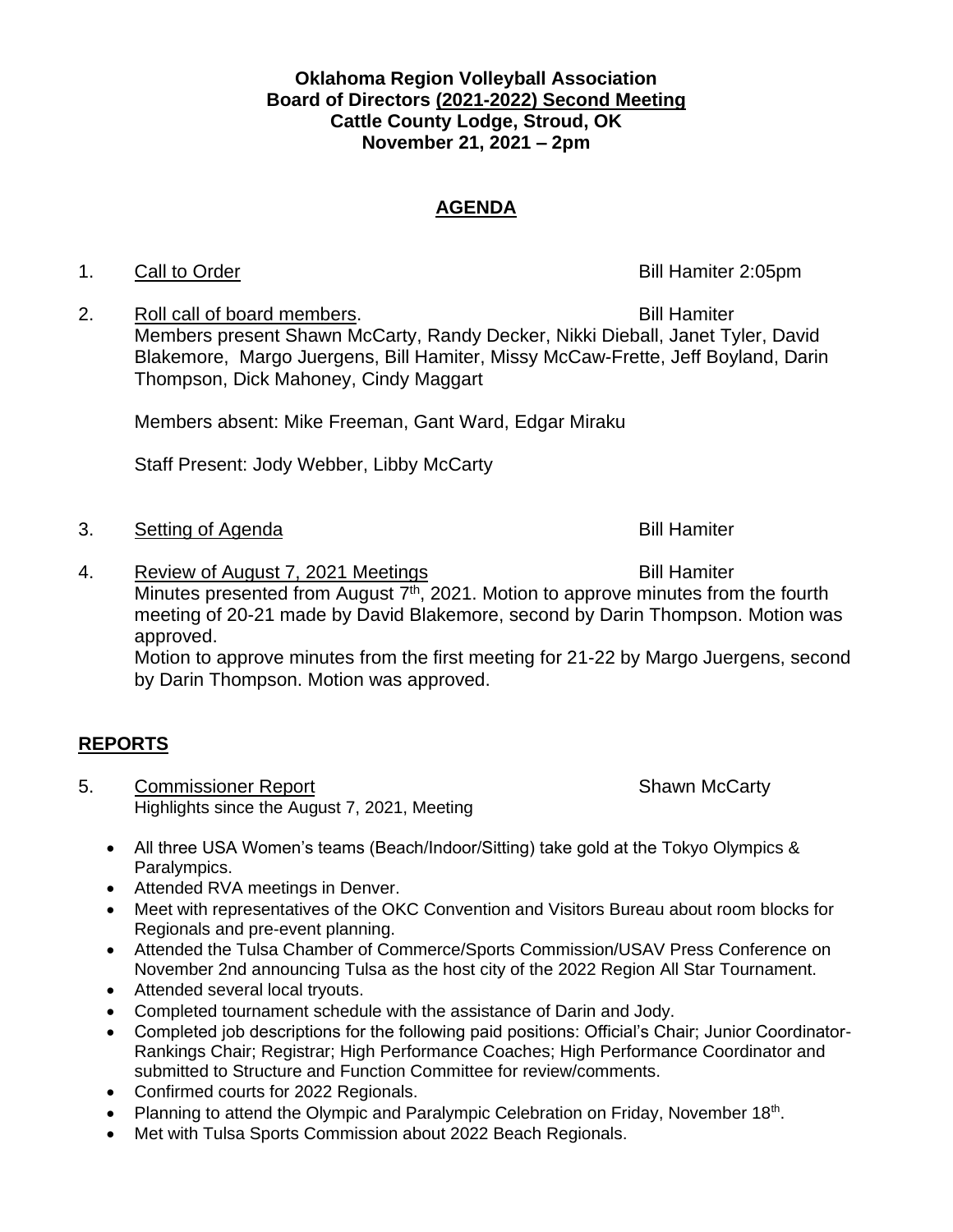• We have moved the date of the Rankings Tournament to February  $26<sup>th</sup>$  at Titan Sports Center. We moved the date to accommodate a large contingent of teams that are traveling to out of state events on President's Day weekend.

### **SAFESPORT REPORT**

• We currently have one SafeSport case pending.

Motion to accept commissioners report by Randy Decker, second Missy McCaw-Frette. Motion approved.

### 6. Beach Report **McCarty/Blakemore** McCarty/Blakemore

# **Chartier**

- Beach Regionals
	- o We are looking to move our Beach Regional Championships to June 17-19, 2022, at Helmerich Park in Tulsa
	- o Beach Coordinator, David Blakemore, met with Tulsa Sports Commission staff. We are working on a list of items we will need for the event.
- Other Beach Programming
	- $\circ$  USAV has announced a strategic alliance with the AVP to focus on the growth and enhancement of beach volleyball in the United States.

Motion to approve beach report by Janet Tyler, second by Jeff Boyland. Motion approved.

### 7. HP/All Star Report Shawn McCarty

- USAV has announced Tulsa as the host city of the 2022 Region All Star Tournament. The event will be on July 19-23<sup>rd</sup>. USAV has asked up to help as a local affiliate. We will work with USAV Events staff as we get closer to the event.
- We will be posting an online application form for coaches who are interested in coaching for us.

• Tryouts for the 2022 Region All-Star Team will be on Friday, April 29th at the Bennett Center.

Motion to approve HP/All Star report by Janet Tyler, second by Jeff Boyland. Motion Approved.

### 8. Registrar Report **Report** Constants and Constants Constants Constants Constants Constants Constants Constants Constants Constants Constants Constants Constants Constants Constants Constants Constants Constants Constants

- As of November 18, 2021, we have 2,755 registered members. This is comparable to previous years. We are getting several new members every day.
- Customer service from Sports Engine has improved from last year. We have several liaisons at Sports Engine who assist us daily.
- We have several new clubs in both the OKC and Tulsa areas.

Motion to approve registrar report by Jeff Boyland, second by Margo Juergens. Motion Approved.

9. Treasurer's Report **Margo Juergens** Margo Juergens

The Balance Sheet as of Nov 14, Transaction Detail by Account YTD, Profit and Loss Prev Year Comparison NOV 15, and 2021-2022 Budget with Actuals NOV 14 along with the Approved 2021-2022 OKRVA Budget with updates from the August meeting were presented to the Board.

Motion to approve treasurer's report Randy Decker, second Cindy Maggart. Motion approved.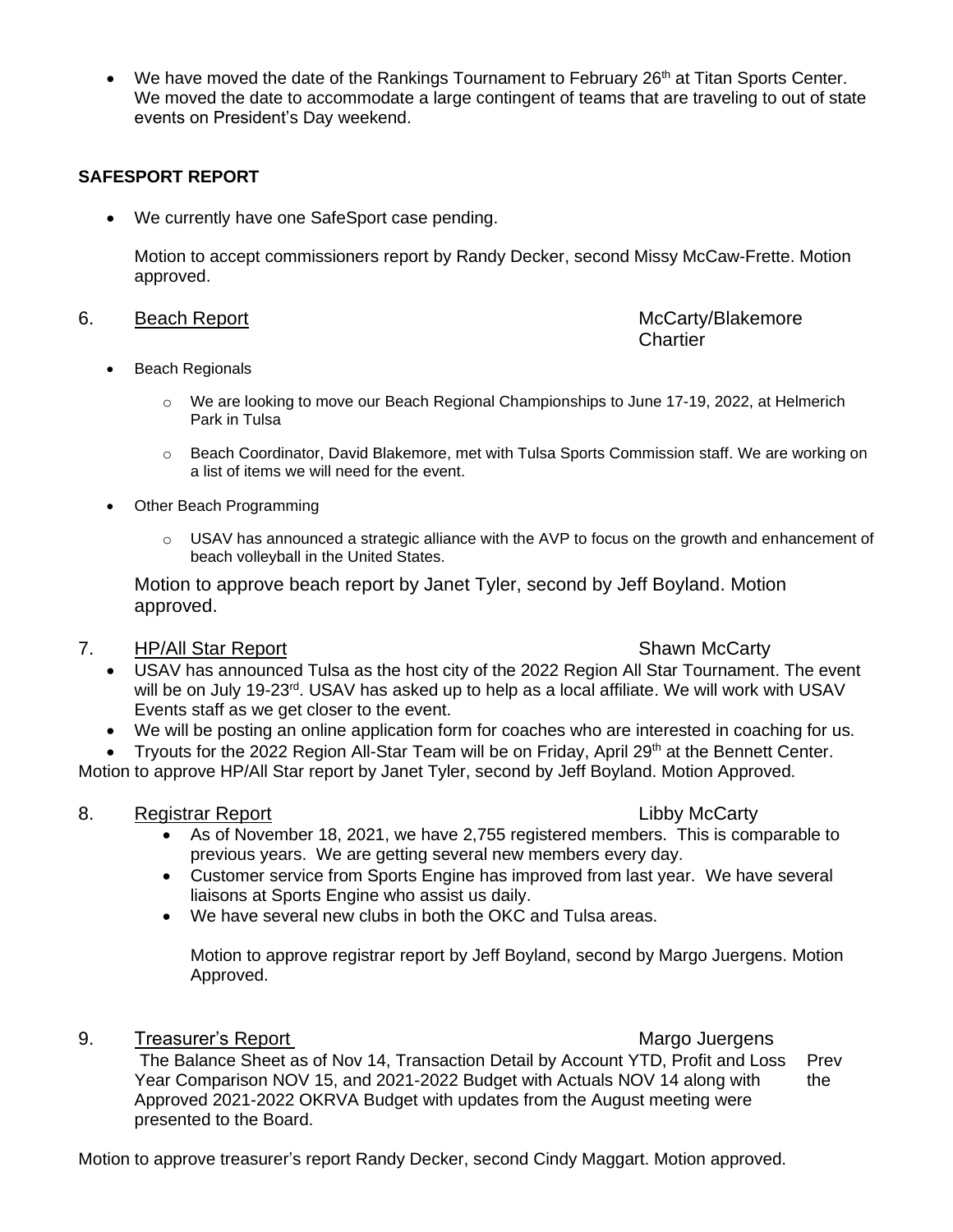#### 10. Officials Committee Report **Daring Committee Report** Darin/Margo

#### USAV Academy for Oklahoma Region

· Courses have been set up for Juniors, Coaches and Professional Officials

#### **Guidebooks**

- The OKRVA 2022 Junior Club Officials Guidebook completed.
- The OKRVA 2022 Professional Officials Guidebook completed.
- Waiting on final approval from the Officials Committee.
- Will send Juniors Guidebook to Club Directors.
- Will send Professional Officials Guidebook to OKRVA referees from last season and will send it to new referees that are joining this season.

#### Courses for OKRVA

- The Junior courses are new courses from USAV that have all the coursework in one module.
- · The Coach courses have one course removed, so basically the same.
- · The Professional Officials courses have one or two courses removed.

Monthly Referee Chair Meetings:

·Printing the Rulebook is facing challenges due to the same issues facing every industry, the supply chain. Paper and ink are the hold up. Due to the pandemic, machines used to make paper were converted to other uses, like packaging. The USAV timeline has now been moved to late January, possibly as late as March 1.

- · OKRVA does have some 2019-2021 Rulebooks that we will use.
- The rule changes for new rulebook are attached.

The Uniform Submission link is repaired. Coaches and clubs are encouraged to use it if they have any questions regarding legality of uniforms. The 2021-2022 USAV Uniform Requirement PDF will be available online shortly and for your convenience is attached to this email. Here is a direct link to the location of these documents, scroll down to Indoor Uniform Approval: [https://usavolleyball.org/resources-for-officials/rulebooks-and-](https://usavolleyball.org/resources-for-officials/rulebooks-and-interpretations) interpretations.

#### 11. Junior/Rankings Committee Reports **11. In the Union Victor**

- The tryout committee will be meeting in May this season to set tryouts for next season… will help with planning and facilities
- The Tournament sanctioning will happen in June right after this season for planning purposes and ease of schedule for Shawn and me for the 22-23 season
- Tournament schedule is as up to date at this point as far I know
- The Ranking committee will seed the ranking tournament based off of this seasons results.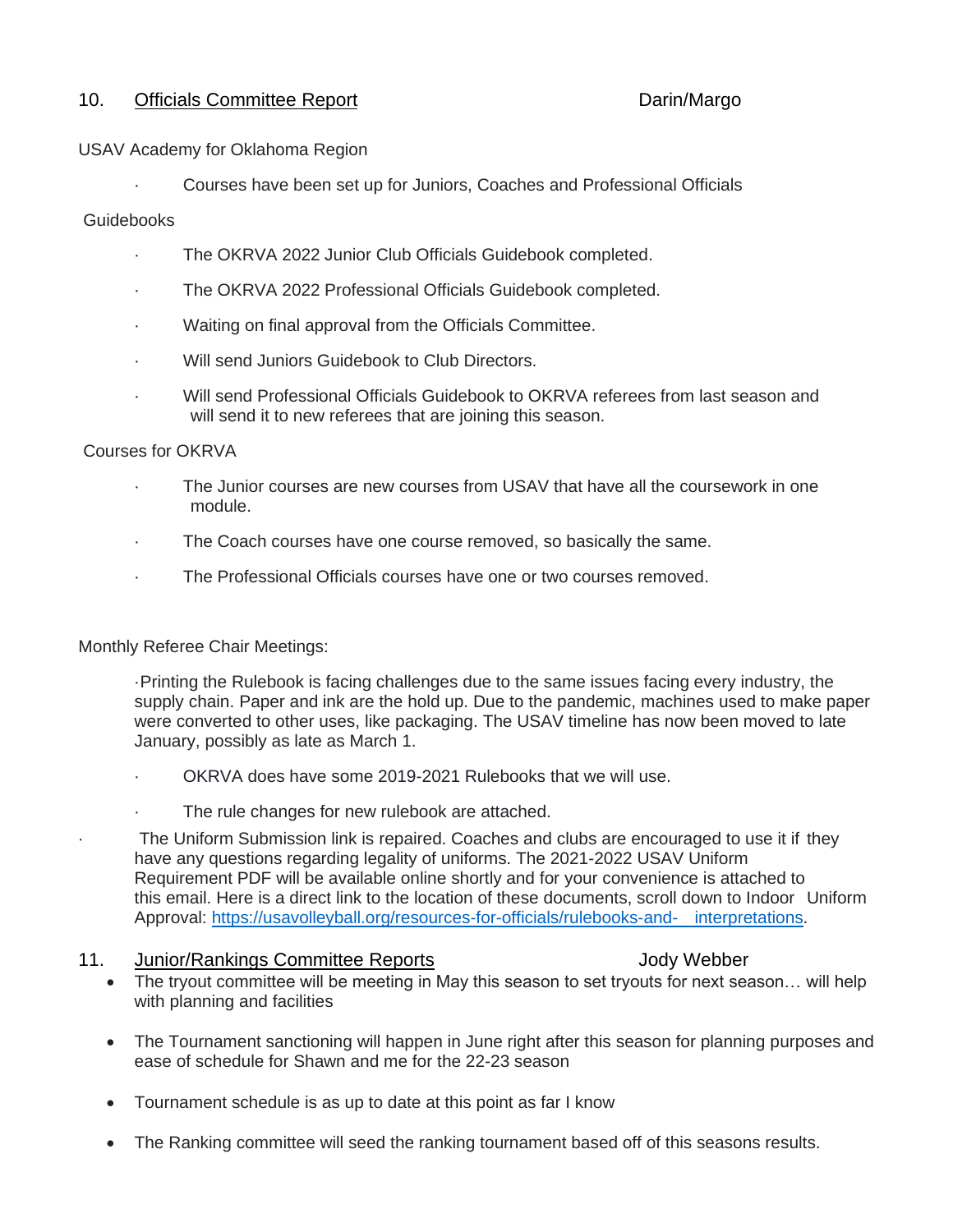- The same group will seed Regionals in May
- No talks on sanctioning on double booking tournaments has taken place to date
- 12. Structure and Function Committee Report **Dick Mahoney** Nothing to report. Commissioner submitted job descriptions to the committee.
- 13. Finance Committee Report Margo Juergens Nothing to report and no questions for the committee.

# 14. Ethics & Eligibility Committee Report **Electer Section** David Blakemore

Official Recommendations for the Board to Consider: Punitive Guidelines for Violations of the existing OKRVA Tryout Guidelines

- i. Should a club be found to have violated OKRVA tryout guidelines, the specific team or teams from the offending club may be prohibited from receiving a bid allocated to OKRVA for USAV Nationals. In more severe cases, the entire offending club may be prohibited from receiving a bid allocated to OKRVA for USAV Nationals. Clubs may request a review of any decision through due process as stated in the OKRVA By-Laws.
- ii. Should a club be found to have violated OKRVA tryout guidelines, the specific team or teams from the offending club may be prohibited from participating in the OKRVA Regional Championships and/or OKRVA 18s Qualifier. In more severe cases, the entire offending club may be prohibited from participating in the OKRVA Regional Championships and/or OKRVA 18s Qualifier. Clubs may request a review of any decision through due process as stated in the OKRVA By-Laws.
- iii. Should a player be found to have violated OKRVA tryout guidelines, the specific player may be prohibited from participating in the OKRVA Regional Championships and/or OKRVA 18s Qualifier. Player may request a review of any decision through due process as stated in the OKRVA By-Laws. ● Goal is to give OKRVA some punitive guideline options to use when they encounter violations.
	- Other topics still under discussion by E&E committee.....

○ Additional requirements to de-incentivize teams invited to the OKRVA Rankings tournament from declining the invitation.

i. Goal is to improve comparison data options for the Rankings committee members. ○ Additional guidance from OKRVA to members that are offered financial assistance that is NOT need-based. I

i. Goal is to provide members with more information (only….no opinion/guidance expected) of how assistance may impact opportunities at the collegiate level. ○

Additional requirements/details for OKRVA tryout guidance.

- i. Goal is to maximize FAIRNESS to ALL members with what is, and may always end up being, an imperfect system.
- ii. ii. Tryout process is responsible for vast majority of the complaints received by board members serving on the E&E committee. List includes (but not limited to): ● Clubs requiring players to make decisions on offers before a reasonable chance to explore options. Reports of some giving as little as 24 hours, or even end of the day, and having offer revoked if not accepted by the deadline given. ● Players verbally accepting multiple offers. ● Clubs continuing to recruit players knowing they have already verbally accepted an offer from another club. ● Non-members attending OKRVA events, attempting to inappropriately influence player decisions. ● School coaches (both OKRVA members and non-members) pressuring kids to make decisions, using team status as an incentive/consequence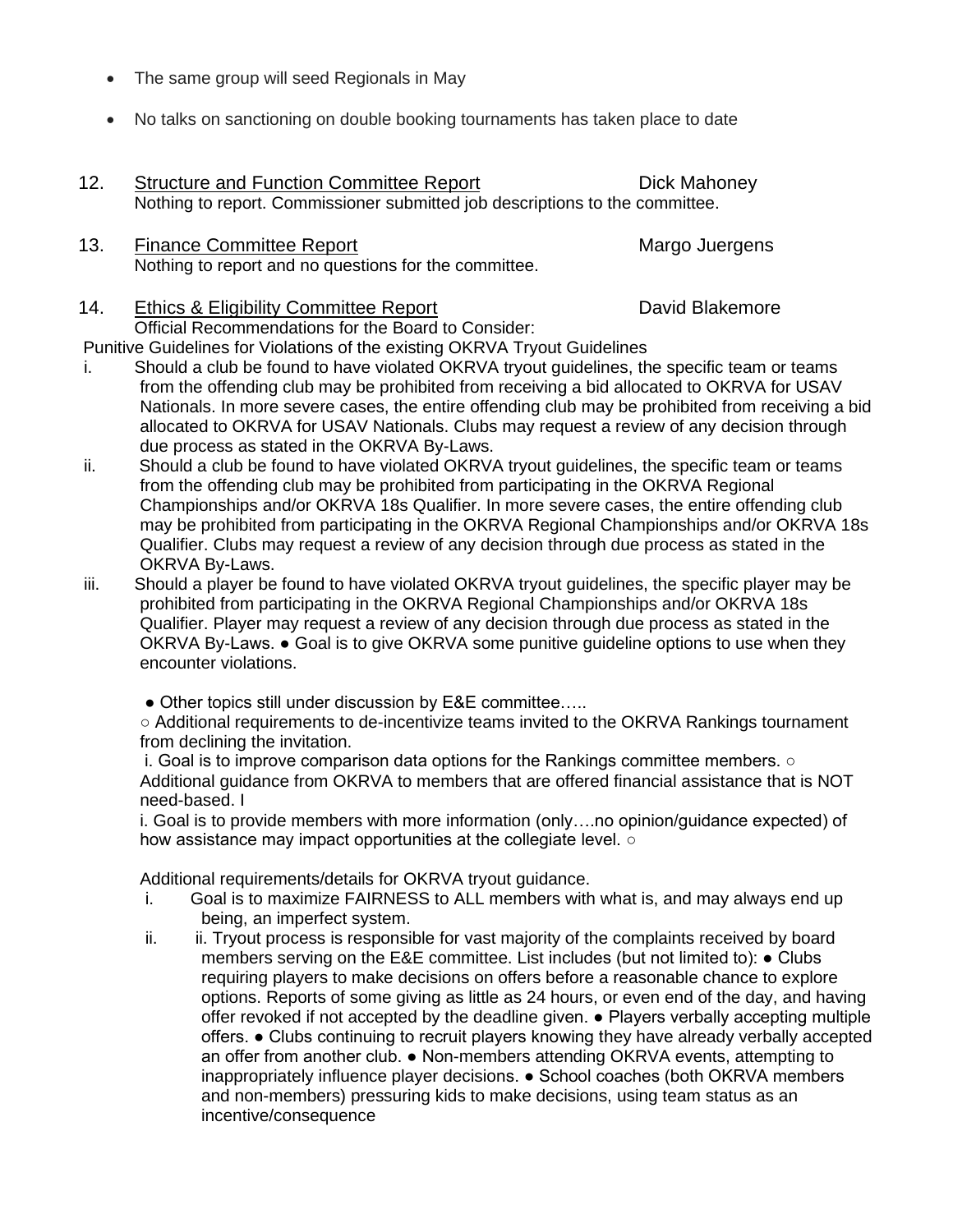The action item is if an official report is filed and whoever from the OKRVA who is investigating can verify that a guidance was violated then a punitive response can be issued following the above criteria. Motion by David Blakemore, Second by Missy Frette, Motion approved.

- 15. Promotion Committee Report New Shawn McCarty The committee consisting of Gant Ward, Janet Tyler, Mike Freeman, Missy McCaw-Frette and Shawn McCarty did not meet prior to the November 21, meeting. We will work together before the February 2022 meeting and have an updated report then.
- 16. Boys Promotion Report Shawn McCarty We received grant applications from six high school club teams and one OKRVA club team.
	- Grant requests totaled \$14,250.
	- Amount funded by OKRVA BOD was \$2,500.
	- All the teams requested balls/carts (among other things).
	- We negotiated a special rate for ball and carts from Molten and were working on a plan to spend the \$2,500 allocated to Boys High School Grant Program or ask the BOD for additional funds.
	- Further conversations with Molten indicated there are completely out of stock for the Flistatec balls until January 2022 due to supply chain issues.
	- We propose to table the funds until the next boy's season. We will look at the possibility of increasing the budget for this program. Committee Members are Gant Ward, Jody Webber, Nikki Dieball, and Shawn McCarty

Shawn added Janet Tyler to the Boys Promotion Committee. This special committee will be

extended. Board would like to look at us sponsoring the All-Tournament and MVP awards for Boy's State.

# 17. Website/Social Media Report **Blakemore/McCarty**

**Thompson** 

Darin updated the OKRVA website 2 years ago. David Blakemore will take over website updates and social media posts. Darin is still willing to help with bigger issues. More content is being pushed out over social media. All posts need to be on all three platforms (Facebook, Instagram, Website.

### . **NEW BUSINESS/MISCELLANEOUS**

# 18. Officials Assistance with Membership Fees Shawn McCarty

Darin Thompson There is a shortage of officials for the upcoming season. In an effort to remove barriers and attract new officials, Darin Thompson made the motion to appropriate up to \$2400 for the purpose of offsetting USAV membership fees for new officials. Second by Randy Decker. Motion was approved. Darin and Margo will work on language to get to Shawn to distribute to membership who are 18 years or older.

# 19. Tryout Parameters **Missy Frette** Missy Frette

Discussion on how we as a region can do tryouts earlier. Problems are arising with uniforms and tournaments opening for registration earlier than our tryouts prohibit some teams from getting in to the tournaments they want. Proposed that tryouts be held a week after nationals. Shawn McCarty created a special committee to report at the next meeting. Tryout Parameter Committee: Randy Decker (Chair), Missy Frette, Darin Thompson, Jeff Boyland, Shawn McCarty, Jody Webber and Nikki Dieball. Committee will look at the feasibility to move tryout dates up along with pros and cons in doing so.